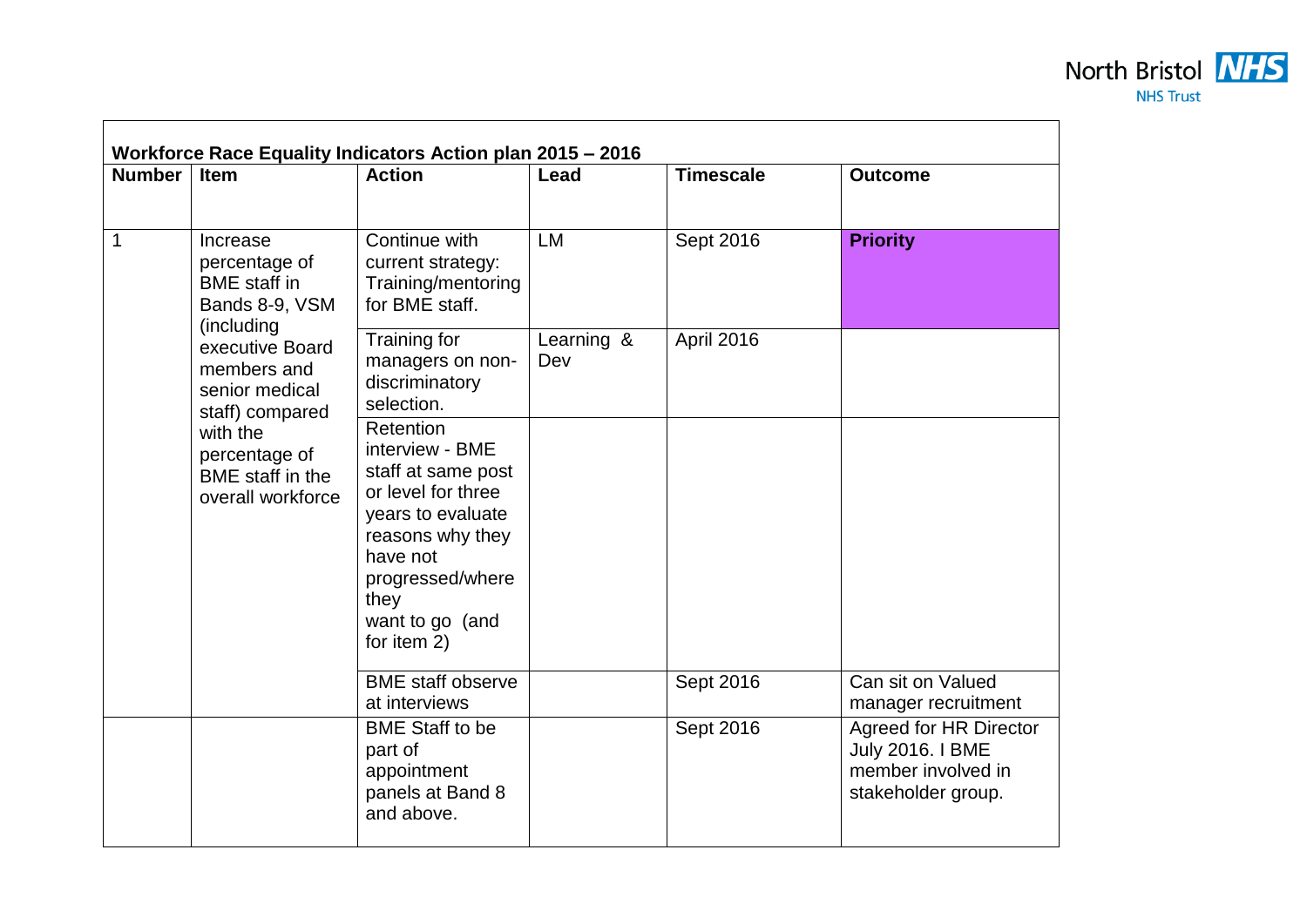| <b>Number</b>  | Item                                                                                                                                                                              | <b>Action</b>                                                                                                                             | Lead                                                                                                                                                                                                                       | <b>Timescale</b> | <b>Outcome</b>     |
|----------------|-----------------------------------------------------------------------------------------------------------------------------------------------------------------------------------|-------------------------------------------------------------------------------------------------------------------------------------------|----------------------------------------------------------------------------------------------------------------------------------------------------------------------------------------------------------------------------|------------------|--------------------|
| $\overline{2}$ | Relative<br>likelihood of BME<br>staff being<br>appointed from<br>shortlisting<br>compared to that<br>of White staff<br>being appointed<br>from shortlisting<br>across all posts. | As for 1                                                                                                                                  | LM. Learning<br>& Dev                                                                                                                                                                                                      | September 2016   | <b>Priority</b>    |
|                |                                                                                                                                                                                   | Exit - request in-<br>terview report to<br>identify why BME<br>staff leave and if<br>they are more<br>likely to leave than<br>White staff | BC                                                                                                                                                                                                                         | September 2016   | To request report. |
|                |                                                                                                                                                                                   | <b>Valued Based</b><br>recruitment. To<br>be rolled out to all<br>posts. Ensure<br>open and<br>transparent<br>recruitment<br>process      | Employment<br><b>Services</b>                                                                                                                                                                                              | September 2016   |                    |
|                |                                                                                                                                                                                   | Remove bias in<br>recruitment                                                                                                             | <b>Review</b><br>recruitment<br>skills for<br>managers.<br>Ensure at<br>least 1 person<br>on panels had<br>this training.<br>Set up<br>Working<br>Group to look<br>at sample job<br>descriptions to<br>ensure<br>relevant. | December 2016    |                    |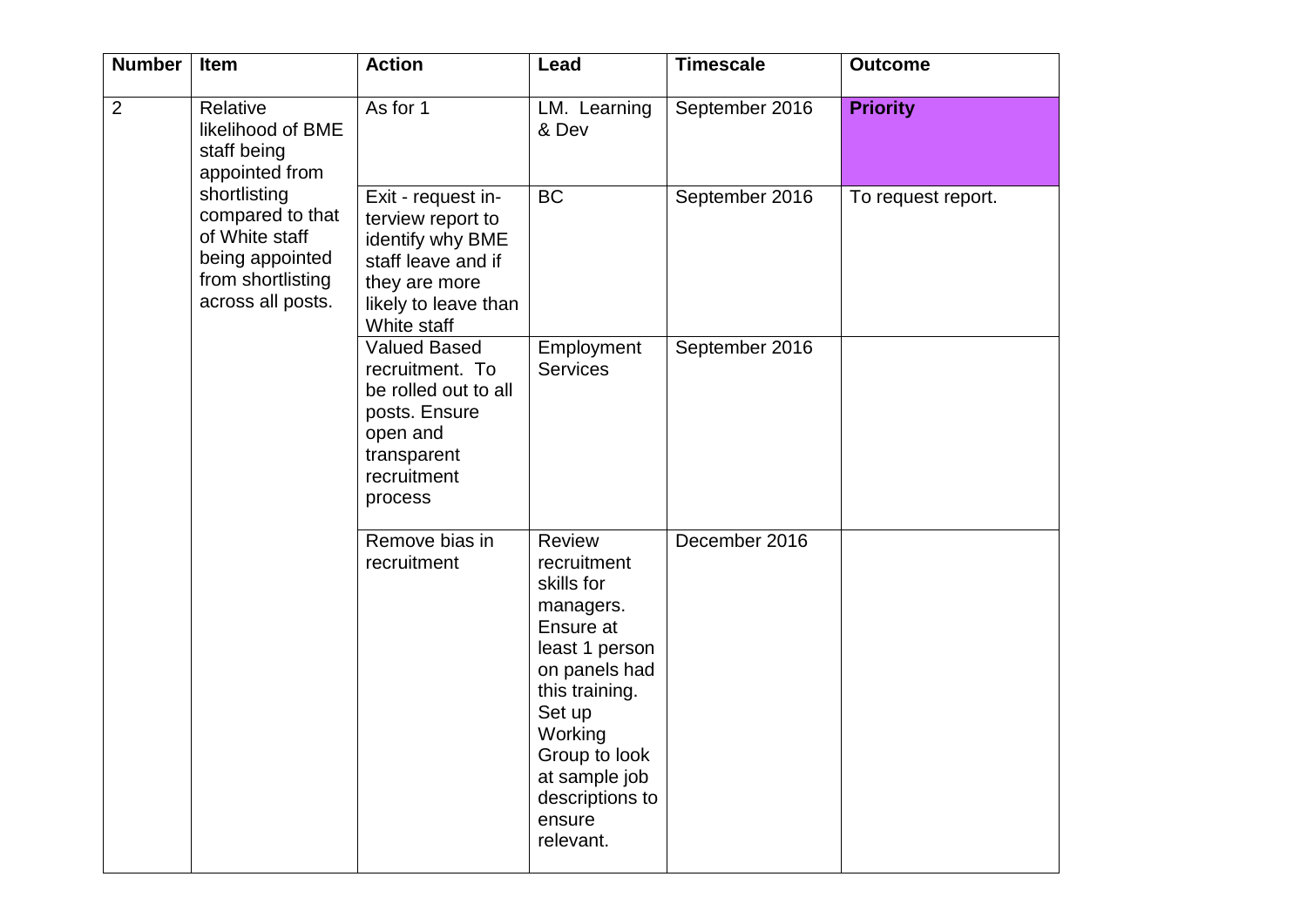| <b>Number</b> | Item                                                                                                                                                                                                                                                                                                                                                                                                      | <b>Action</b>                                                                                                                                                                                                  | Lead | <b>Timescale</b> | <b>Outcome</b>                 |
|---------------|-----------------------------------------------------------------------------------------------------------------------------------------------------------------------------------------------------------------------------------------------------------------------------------------------------------------------------------------------------------------------------------------------------------|----------------------------------------------------------------------------------------------------------------------------------------------------------------------------------------------------------------|------|------------------|--------------------------------|
|               |                                                                                                                                                                                                                                                                                                                                                                                                           | Investigate ESOL/<br>other training to<br>support staff in<br>bands 5 and<br>below and<br>encourage them<br>to think about<br>career<br>progression.<br>Unions offering<br>ESOL training.<br>Under discussion. | L&D  | December 2016    |                                |
| 3             | Relative<br>likelihood of BME<br>staff entering the<br>formal disciplinary<br>process,<br>compared to that<br>of White staff<br>entering the<br>formal disciplinary<br>process, as<br>measured by<br>entry into a formal<br>disciplinary<br>investigation*<br>*Note: this<br>indicator will be<br>based on data<br>from a two year<br>rolling average of<br>the current year<br>and the previous<br>year. | Training for HR<br>Partners on<br>racism                                                                                                                                                                       | LM   | September 2016   | See R Dogra for other<br>ideas |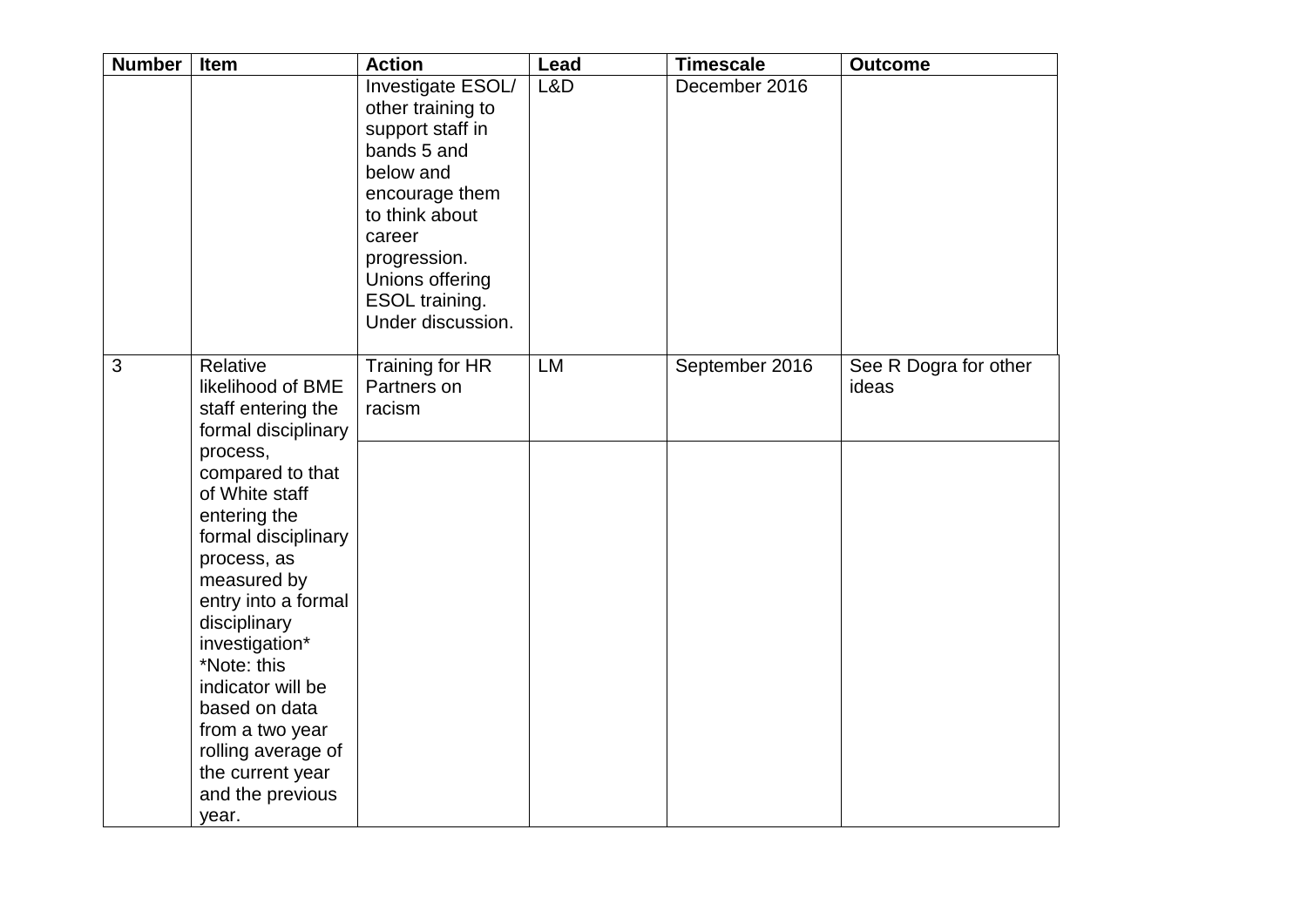| <b>Number</b>  | Item                                                                                                                                                          | <b>Action</b>                                                                                                       | Lead      | <b>Timescale</b>             | <b>Outcome</b>                                                                               |
|----------------|---------------------------------------------------------------------------------------------------------------------------------------------------------------|---------------------------------------------------------------------------------------------------------------------|-----------|------------------------------|----------------------------------------------------------------------------------------------|
| $\overline{4}$ | Relative<br>likelihood of BME<br>staff accessing<br>non-mandatory<br>training and CPD<br>as compared to<br>White staff                                        | Monitor appraisals                                                                                                  | L&D       | September 2016               |                                                                                              |
|                |                                                                                                                                                               | <b>Equality training</b><br>for staff with little<br>access to MLE<br>system                                        | <b>LM</b> | September 2016               | Over 100 staff in FM<br>had face to face training<br>in equality issues since<br>August 2015 |
| 5              | <b>KF 18.</b><br>Percentage of<br>staff experiencing<br>harassment,<br>bullying or abuse<br>from patients,<br>relatives or the<br>public in last 12<br>months | With 6, 7 and 8.<br>Carry out survey<br>of staff to identify<br>their experience of<br>H&B/career<br>opportunities. | LM/BC     | October/November<br>2016     | All surveys on hold re<br>SAS 2015.<br>Drop in for staff in<br>2015 attended by 1<br>person. |
|                |                                                                                                                                                               | Identify someone<br>to collate<br>information                                                                       |           |                              |                                                                                              |
|                |                                                                                                                                                               | $\overline{B}$ HM event $-$<br>Open session with<br>Chair of BME<br>Group to discuss<br>H&B.                        | <b>BC</b> | 9 <sup>th</sup> October 2015 | Meet organised $-1$<br>person attended.                                                      |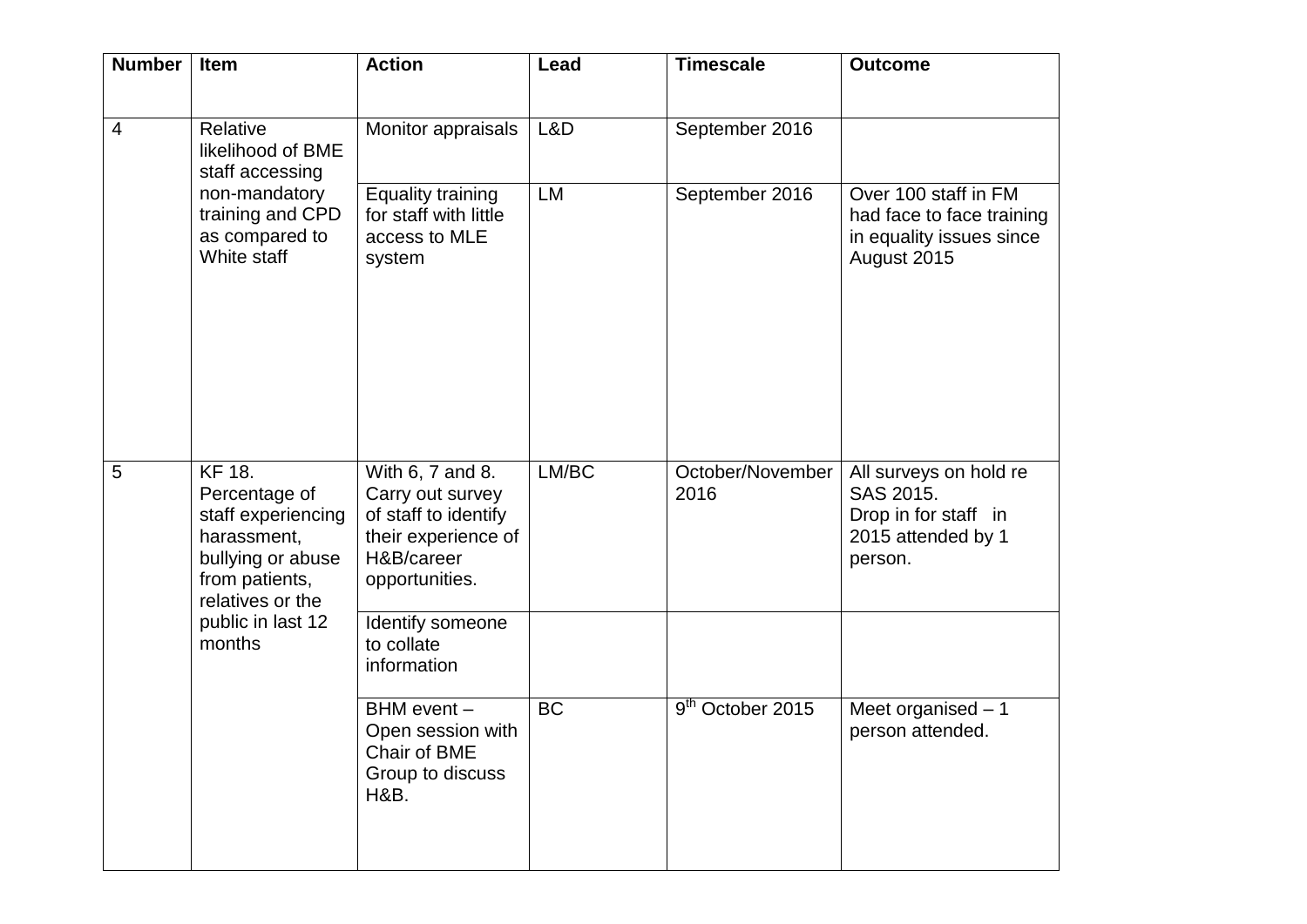| <b>Number</b>                                 | Item                                                                                                                                                                               | <b>Action</b>                                                                                                      | Lead      | <b>Timescale</b> | <b>Outcome</b>                              |
|-----------------------------------------------|------------------------------------------------------------------------------------------------------------------------------------------------------------------------------------|--------------------------------------------------------------------------------------------------------------------|-----------|------------------|---------------------------------------------|
| $6\phantom{1}6$                               | <b>KF 19.</b><br>Percentage of<br>staff experiencing<br>harassment,<br>bullying or abuse<br>from staff in last<br>12 months                                                        | As for 5                                                                                                           |           |                  | <b>Priority</b>                             |
| <b>KF 27.</b><br>$\overline{7}$<br>Percentage | believing that                                                                                                                                                                     | As for 6.                                                                                                          |           |                  |                                             |
|                                               | trust provides<br>equal<br>opportunities for<br>career<br>progression or<br>promotion                                                                                              | Continue with<br>current items<br>interview skills<br>trng/mentoring for<br><b>BME</b> and Val<br>Manager training | <b>LM</b> | Review annually  |                                             |
| 8                                             | Q23. In the last<br>12 months have<br>you personally<br>experienced<br>discrimination at<br>work from any of<br>the following? b)<br>Manager/team<br>leader or other<br>colleagues | See Q5. Find out<br>more of BME staff<br>experience.                                                               | BC        | October 2016     |                                             |
|                                               |                                                                                                                                                                                    | F&F test for staff.<br>Request results to<br>identify if issues<br>for BME staff.                                  | <b>BC</b> | October 2016     | F&F omits equality<br>monitoring for staff. |
|                                               |                                                                                                                                                                                    | Encourage<br>equality<br>monitoring for the<br>F&F Test for staff.                                                 | <b>BC</b> | October 2016     |                                             |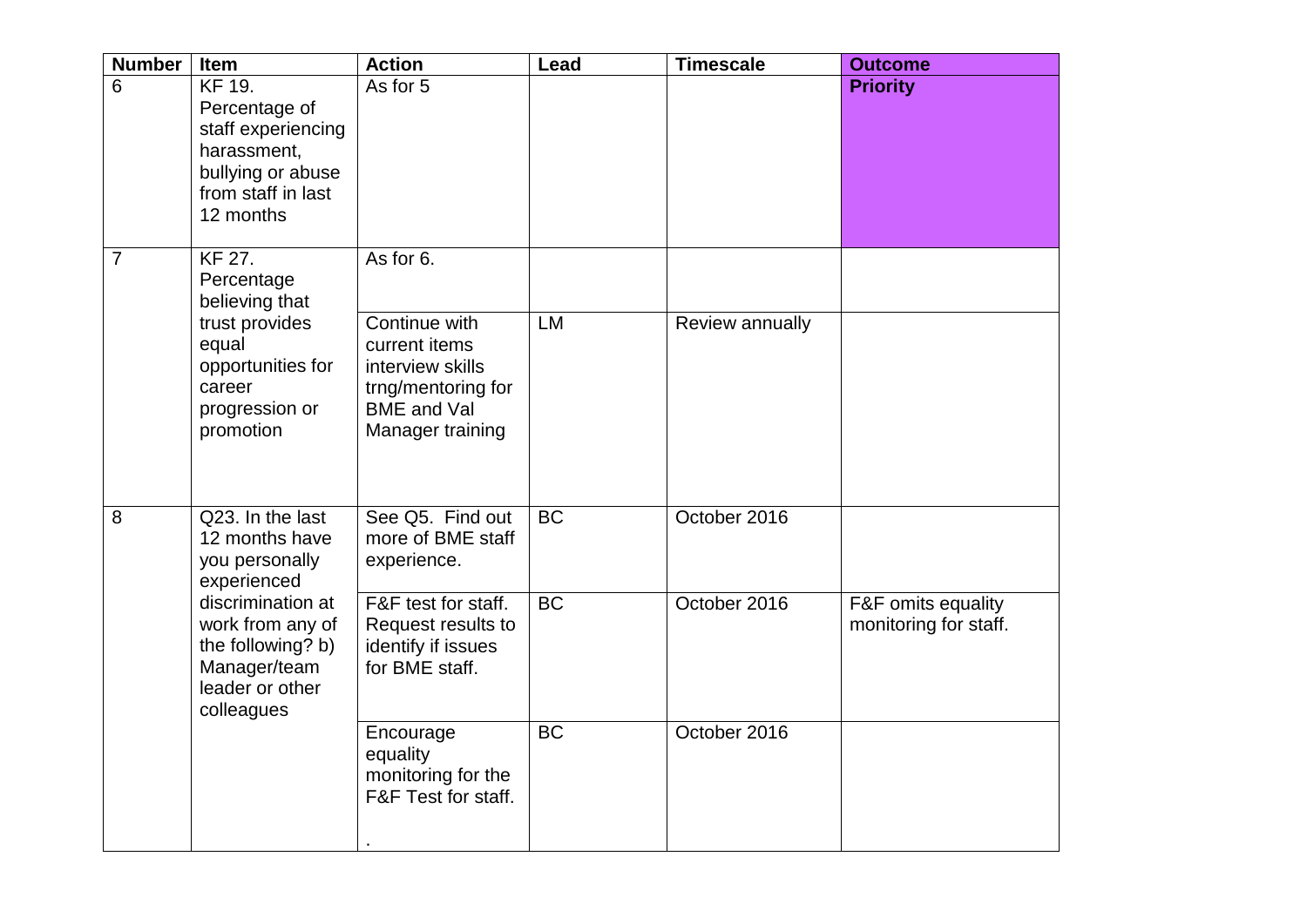| <b>Number</b>   | <b>Item</b>                                                                                                                                                                          | <b>Action</b>                                                                                                                                                                                                | Lead                                      | <b>Timescale</b>                                                         | <b>Outcome</b>                                                                                                                                                                            |
|-----------------|--------------------------------------------------------------------------------------------------------------------------------------------------------------------------------------|--------------------------------------------------------------------------------------------------------------------------------------------------------------------------------------------------------------|-------------------------------------------|--------------------------------------------------------------------------|-------------------------------------------------------------------------------------------------------------------------------------------------------------------------------------------|
| 9               | Boards are<br>expected to be<br>broadly<br>representative of<br>the population<br>they serve                                                                                         | Look at possibility<br>of setting up an<br>"apprenticeship"<br>scheme for BME<br>people to increase<br>representation on<br>the board.<br>Sign up to UWE $-$<br><b>Diversity</b><br>Advantage<br>initiative. | $BC$ – report<br>item from<br>conference. |                                                                          | Board priority.<br><b>NBT</b> involved in Raised<br>with Trust Secretary.<br>"Diversity Advantage"<br>Univ West England pilot<br>project to support BME<br>people onto Boards for<br>2016 |
| 10 <sup>1</sup> | Accountability at<br>the top for<br>removing<br>blockages                                                                                                                            | <b>BME</b> training for<br><b>Board</b>                                                                                                                                                                      | A Young C<br>Exec                         | December 2016                                                            | Roger Kline delivered<br><b>Board training Dec</b><br>2015.<br>Board pledges being<br>chased                                                                                              |
|                 |                                                                                                                                                                                      | A Young, Chief<br>exec to attend 2 x<br><b>BME Staff Group</b><br>meetings                                                                                                                                   |                                           | March 2016                                                               | A Young attended BME<br>meetings with HR<br>Director.                                                                                                                                     |
| 11              | Cultural change<br>at top:<br>Awareness of<br>research e.g.<br><b>Snowy Peaks</b><br>Listen to BME<br>staff<br>Implement<br>change<br><b>Monitor</b><br>Set Targets for<br>promotion | Valued manager<br>training $-$ further<br>sessions to be<br>run.                                                                                                                                             | LM                                        | March 2016 and<br>ongoing                                                | Val Manager training<br>over 20 managers<br>attended Jan 2015- Jan<br>2016                                                                                                                |
|                 |                                                                                                                                                                                      | Drop in sessions<br>to be offered.                                                                                                                                                                           | LM                                        | One offered in Oct<br>2015 with BME<br>Group chair. 1<br>person attended |                                                                                                                                                                                           |
| 12              | Dev Strong<br>Frameworks for<br>engagement                                                                                                                                           |                                                                                                                                                                                                              | <b>Staff</b><br>Engagement<br>manager     | November 2016                                                            | Build membership of<br><b>BME Dev Group.</b><br>Regularly advertised.                                                                                                                     |